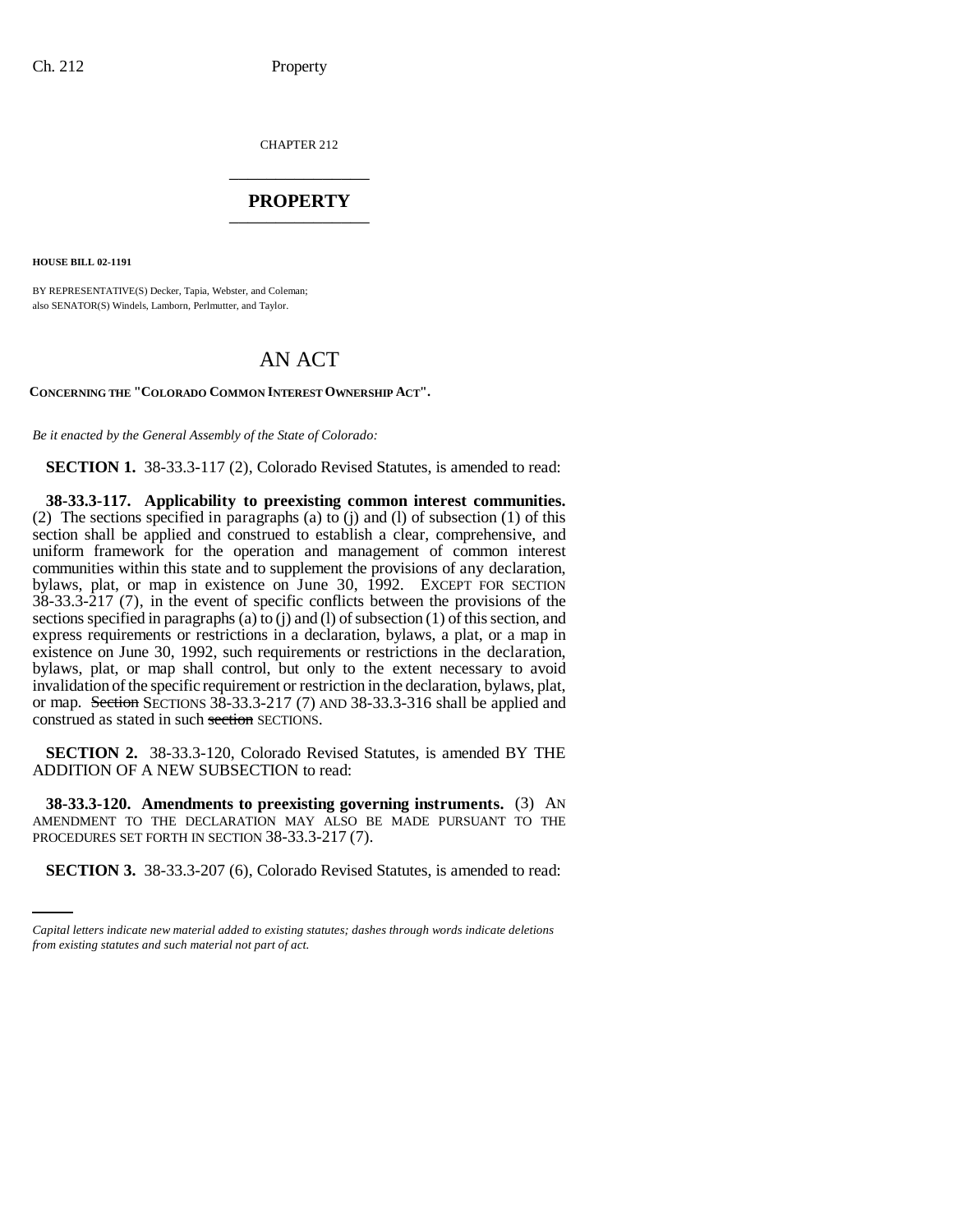**38-33.3-207. Allocation of allocated interests.** (6) In a condominium, the common elements are not subject to partition EXCEPT AS ALLOWED FOR IN SECTION 38-33.3-312, and any purported conveyance, encumbrance, judicial sale, or other voluntary or involuntary transfer of an undivided interest in the common elements NOT ALLOWED FOR IN SECTION 38-33.3-312, THAT IS made without the unit to which that interest is allocated is void.

**SECTION 4.** 38-33.3-303 (4) and (5) (a) (I), Colorado Revised Statutes, are amended to read:

**38-33.3-303. Executive board members and officers.** (4) Within thirty NINETY days after adoption of any proposed budget for the common interest community, the executive board shall mail, by ordinary first-class mail, or otherwise deliver a summary of the budget to all the unit owners and shall set a date for a meeting of the unit owners to consider ratification of the budget. not less than fourteen nor more than sixty days SUCH MEETING SHALL OCCUR WITHIN A REASONABLE TIME after mailing or other delivery of the summary, Unless at that meeting OR AS ALLOWED FOR IN THE BYLAWS. THE EXECUTIVE BOARD SHALL GIVE NOTICE TO THE UNIT OWNERS OF THE MEETING AS ALLOWED FOR IN THE BYLAWS. UNLESS THE DECLARATION REQUIRES OTHERWISE, THE BUDGET PROPOSED BY THE EXECUTIVE BOARD DOES NOT REQUIRE APPROVAL FROM THE UNIT OWNERS AND IT WILL BE DEEMED APPROVED BY THE UNIT OWNERS IN THE ABSENCE OF A VETO AT THE NOTICED MEETING BY a majority of all unit owners, OR IF PERMITTED IN THE DECLARATION, A MAJORITY OF A CLASS OF UNIT OWNERS, or any larger percentage specified in the declaration, reject the budget, the budget is ratified, whether or not a quorum is present. In the event that the proposed budget is rejected VETOED, the periodic budget last ratified PROPOSED BY THE EXECUTIVE BOARD AND NOT VETOED by the unit owners must be continued until such time as the unit owners ratify a subsequent budget proposed by the executive board IS NOT VETOED BY THE UNIT OWNERS.

(5) (a) (I) The declaration, except a declaration for a large planned community, may provide for a period of declarant control of the association, during which period a declarant, or persons designated by such declarant, may appoint and remove the officers and members of the executive board. Regardless of the period of declarant control provided in the declaration, a period of declarant control terminates no later than either THE EARLIER OF sixty days after conveyance of seventy-five percent of the units that may be created to unit owners other than a declarant, two years after the last conveyance of a unit by the declarant in the ordinary course of business, or two years after any right to add new units was last exercised.

**SECTION 5.** 38-33.3-308 (4) (a), Colorado Revised Statutes, is amended, and the said 38-33.3-308 (4) is further amended BY THE ADDITION OF A NEW PARAGRAPH, to read:

**38-33.3-308. Meetings.** (4) Matters for discussion by an executive or closed session are limited to:

(a) Matters pertaining to employees of the association OR THE MANAGING AGENT'S CONTRACT or involving the employment, promotion, discipline, or dismissal of an officer, agent, or employee of the association;